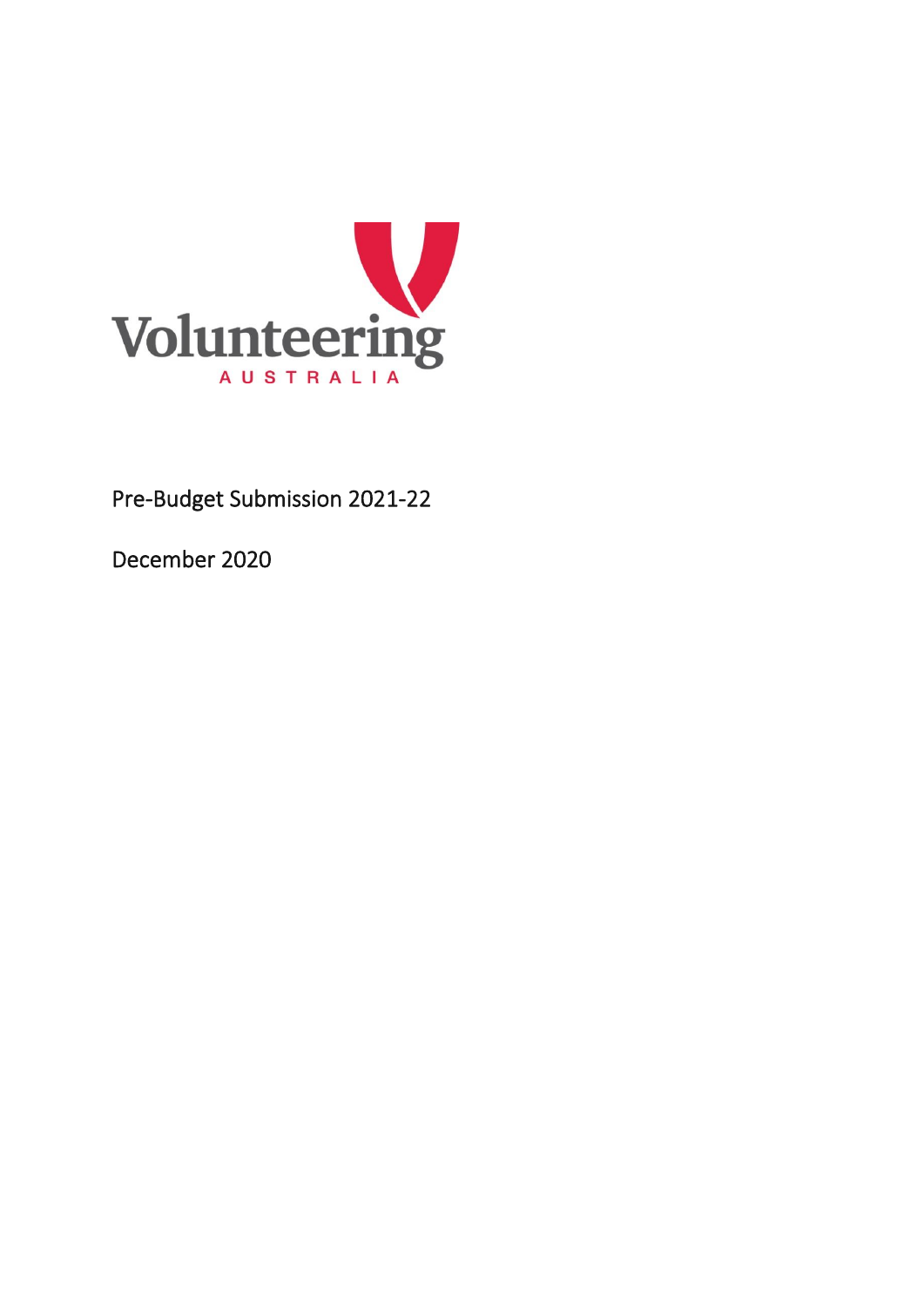

## Overview

**Volunteering is essential to the nation's recovery and its ongoing wellbeing.** Volunteers play vital roles in disability, health, welfare and aged care services, sports and the arts, environmental protection, and disaster resilience, response, and recovery. Volunteering supports the mental health of volunteers and builds social cohesion and community resilience which will be much needed in the coming years.

**The COVID-19 pandemic has had a profound impact on volunteering.** Overall, two in three volunteers (65.9 per cent)<sup>1</sup> stopped volunteering during COVID-19, amounting to an estimated loss of 12.2 million hours per week of volunteer work. The capacity to recruit new volunteers, adapt volunteer programs and absorb higher operating costs (due to COVID-19 safe workplace requirements) is constraining recovery.

**Volunteering was facing challenges prior to COVID-19.** Volunteering participation has been declining over time. The formal volunteering rate declined from 36% in 2010 to 29% in 2019, with the decline most evident for women. Volunteers contributed nearly 600 million hours to the community in 2019; a 20% decrease since 2014<sup>2</sup>.

Recommendations:

- 1. **A Reinvigorating Volunteering Action Plan.** The plan would enable volunteers to reengage safely, support the adaptation of volunteer programs, and facilitate the recruitment of new volunteers to ensure services and programs can continue.
- 2. **A National Strategy on Volunteering.** Investment in developing a strategic and whole of government approach to volunteering will address the decline in volunteering and enable key government-funded services to be sustainable.
- 3. **A National Youth Volunteering Initiative**. At a time when paid jobs are scarce, this initiative could mitigate against poor mental health outcomes for young unemployed people and support pathways to paid employment.
- 4. **A nationally co-ordinated approach to volunteer engagement in emergencies.** As the frequency and scale of emergencies in Australia increases, a nationally co-ordinated approach will help to mobilise volunteers rapidly, safely, and effectively.
- 5. **Investment in the Aged Care volunteer workforce.** Sector Support and Development funding within the Commonwealth Home Support Program should be extended nationally, and investment allocated to fund the Aged Care Royal Commission's volunteering recommendations.

<sup>1</sup> [https://www.volunteeringaustralia.org/research/research-briefing-the-experience-of-volunteers-during](https://www.volunteeringaustralia.org/research/research-briefing-the-experience-of-volunteers-during-covid-19/)[covid-19/](https://www.volunteeringaustralia.org/research/research-briefing-the-experience-of-volunteers-during-covid-19/)

<sup>2</sup> [https://www.abs.gov.au/statistics/people/people-and-communities/general-social-survey-summary-results](https://www.abs.gov.au/statistics/people/people-and-communities/general-social-survey-summary-results-australia/latest-release#voluntary-work-and-unpaid-work-support)[australia/latest-release#voluntary-work-and-unpaid-work-support](https://www.abs.gov.au/statistics/people/people-and-communities/general-social-survey-summary-results-australia/latest-release#voluntary-work-and-unpaid-work-support)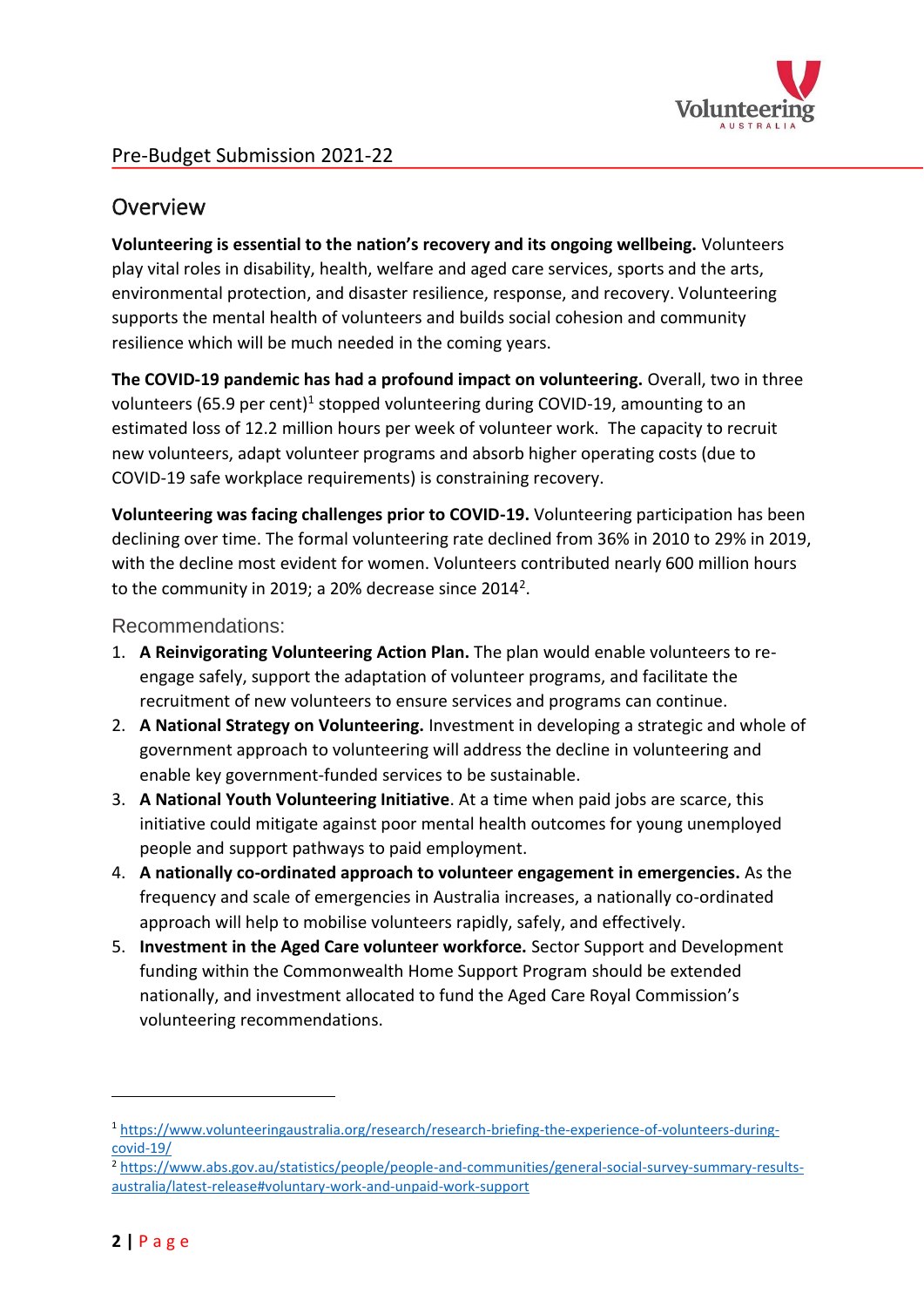

## **Introduction**

## The impact of COVID-19 on volunteering

Volunteering was hit hard by COVID-19. Volunteering Australia commissioned the Australian National University to analyse the impact of COVID-19 on volunteering. This research revealed two out of three volunteers (65.9 per cent) stopped volunteering, with this reduction in volunteering being equivalent to 12.2 million hours per week<sup>3</sup>.

This dramatic decline in volunteering had significant consequences for volunteers and the capacity to meet need in the community. The ANU analysis showed that those who had to stop volunteering during the COVID-19 had lower life satisfaction and higher psychological stress outcomes than those who were able to continue. Those who continued volunteering experienced less loneliness.

Volunteer involving organisations innovated to continue to meet community need but continue to face ongoing challenges. Many organisations do not have the capacity to recruit, induct, train, and manage new volunteers during the complex, safe return-to-work environment. Organisations are facing higher operating costs to meet COVID-19 safe workplace requirements, and many have struggled to cover these costs and to adapt.

### Ongoing volunteering challenges

Volunteering participation has been declining over time. The formal volunteering rate<sup>4</sup> declined from 36% in 2010 to 29% in 2019, with the decline most evident for women. Volunteers contributed nearly 600 million hours to the community in 2019; a 20% decrease since 2014<sup>5</sup>.

Many of the problems that are surfacing in the sector are the same long-standing issues, but amplified – weak resourcing of volunteer management, poor recognition of volunteers, and an overall lack of strategic development and investment. As identified in the most recent State of Volunteering Australia report<sup>6</sup>, there is a mismatch between the sectors that volunteers are interested in and the sectors that need volunteers most.

## The need and opportunity to rebuild

Volunteering is essential for the social and economic recovery of the nation. Volunteering can support the mental health and wellbeing of millions of individual volunteers as the country navigates difficult economic times. Research consistently demonstrates that

 $3$  Ibid.

<sup>4</sup> Formal volunteering takes places in an organisational setting.

<sup>5</sup> [https://www.abs.gov.au/statistics/people/people-and-communities/general-social-survey-summary-results](https://www.abs.gov.au/statistics/people/people-and-communities/general-social-survey-summary-results-australia/latest-release#voluntary-work-and-unpaid-work-support)[australia/latest-release#voluntary-work-and-unpaid-work-support](https://www.abs.gov.au/statistics/people/people-and-communities/general-social-survey-summary-results-australia/latest-release#voluntary-work-and-unpaid-work-support)

<sup>6</sup> <https://www.volunteeringaustralia.org/research/stateofvolunteering/>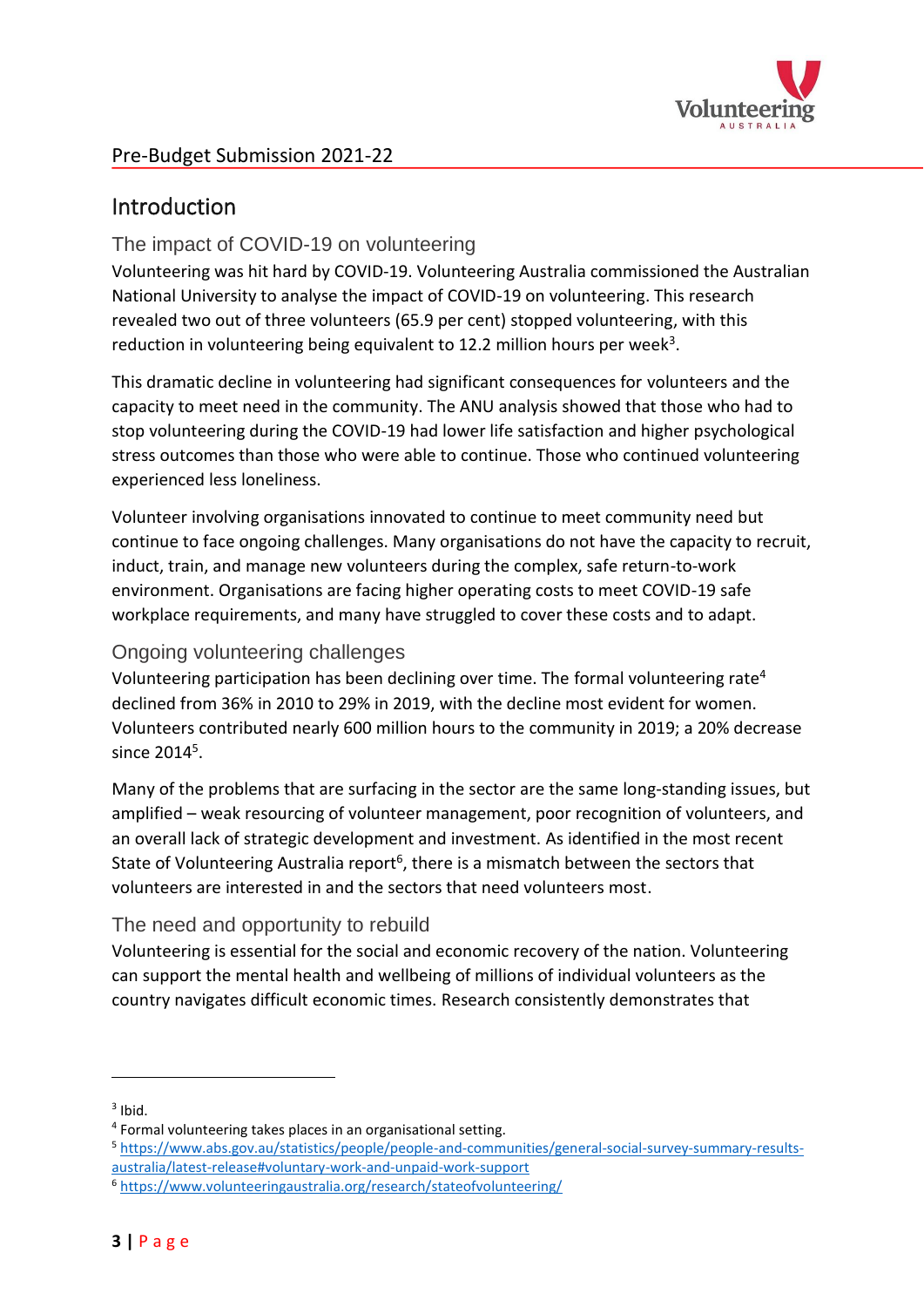

volunteering can contribute to good mental health and wellbeing<sup>7</sup>. Volunteering also builds social cohesion and community resilience which will be much needed in the coming years.

Volunteers are a vital part of the nation's workforce. Volunteers play essential roles and enhance the care in disability, health, welfare, and aged care services. The sustainability of sports and the arts, environmental protection, and emergency management are all reliant on volunteer workforces.

Whilst there are many challenges, opportunities also exist – for example, to bring in new cohorts of volunteers and to redesign volunteer programs to be more efficient, inclusive, and responsive to future needs. The proposals in this submission seek to overcome barriers and leverage current opportunities.

We have an opportunity to do things differently. Volunteers and organisations have already shown great resilience and adaptability during recent crises. During COVID19, many informal community volunteers also emerged to support those in need. Now is the time to build on this 'community spirit', invest in the strategic adaptation of volunteering and ensure volunteering is effective, inclusive, and sustainable into the future.

## About this submission

This submission was drafted by Volunteering Australia in collaboration with the State and Territory volunteering peak bodies. Several surveys of members and stakeholders have been undertaken during COVID-19 to understand better the impact on the sector and the concerns of volunteers and volunteer involving organisations. This submission draws on the results of these surveys and our collective expertise.

## Budget recommendations

1. A Reinvigorating Volunteering Action Plan

*Investment of \$5million per annum, plus a further \$11m per annum to return Volunteer Grants to their 2010 levels.*

Reinvigorating volunteering will need to address the impact of COVID-19 and the longerterm challenges that the sector has been facing. It will require all elements of the volunteering ecosystem to play their part and work together. This includes volunteers, volunteer involving organisations, volunteer support services, volunteering peak bodies, partner organisations and governments.

<sup>7</sup> See literature reviews in Kim et al (2020). *Volunteering and subsequent health and well-being in older adults: an outcome-wide longitudinal approach.* American Journal of Preventive Medicine.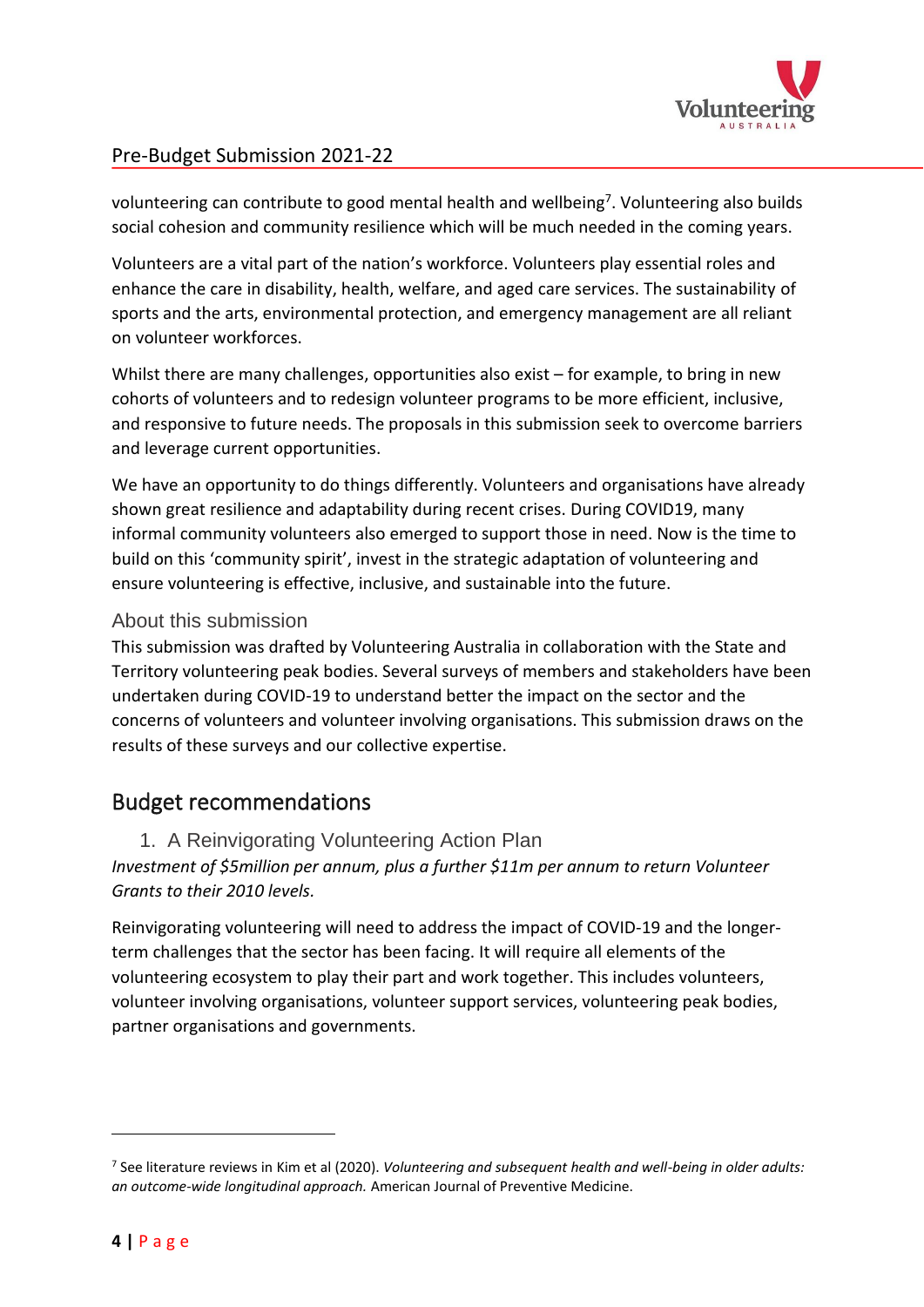

A package of measures - a national 'Reinvigorating Volunteering Action Plan' - needs to be urgently developed and implemented. This should be a partnership between the volunteering sector and the Australian Government.

Ideas for inclusion in this plan are:

- *A refresh of official information -* to ensure official information consistently refers to volunteer workers.
- *A 'good to volunteer' communications campaign* to communicate to volunteers and organisations how volunteering can be safely undertaken, both continued and re-started, in accordance with Government directives.
- *Resources and reform to support volunteer recruitment and management* to support the costs of recruitment, onboarding, accreditation, training, and management of new volunteers and streamline the registration process.
- *Better insurance protection for volunteers in a COVID-19 environment* to address the risks volunteers are currently facing because of the pandemic insurance gap.<sup>8</sup>
- *Additional funds to support volunteer program adaptation* to enable organisations to adapt volunteer programs digitally or in other ways to meet COVID-19 safe working practices.

On this last point, one way of distributing much needed funds would be to increase the quantum of Volunteer Grants. In the recent 2019-20 Supplementary Volunteer Grants round, 780 Australian volunteer-involving organisations received grants totally \$2.7 million. However, the grants were hugely oversubscribed. Over 5,300 community organisations across Australia submitted application requests totalling \$20.8 million.

In the last decade, the volunteering sector has seen an ongoing reduction to the quantum of Volunteer Grants. In 2010, \$21 million of Volunteer Grants was distributed. In 2020 (the 2019-20 grants round), \$12 million was distributed in total. The 2020 Budget allocated \$10 million per annum in the forward estimates.

Volunteer Grants are an effective means of stimulating volunteering in local communities and supporting the adaptation of volunteer programs. The grants, while only representing a small nominal value for the Federal Budget, make a large difference to the operation of small community and cause-based volunteer involving organisations and the volunteer workforces they engage.

We reiterate the importance of Volunteer Grants to local community organisations, note that there is widespread support for the grants and recommend that they are restored (at minimum) to 2010 levels of funding with ongoing indexation.

<sup>&</sup>lt;sup>8</sup> For further information, see [https://www.volunteeringaustralia.org/wp-content/uploads/COVID-](https://www.volunteeringaustralia.org/wp-content/uploads/COVID-19_Volunteer_Protection_Joint_Policy_Statement__final_19Aug2020.pdf)19 Volunteer Protection Joint Policy Statement final 19Aug2020.pdf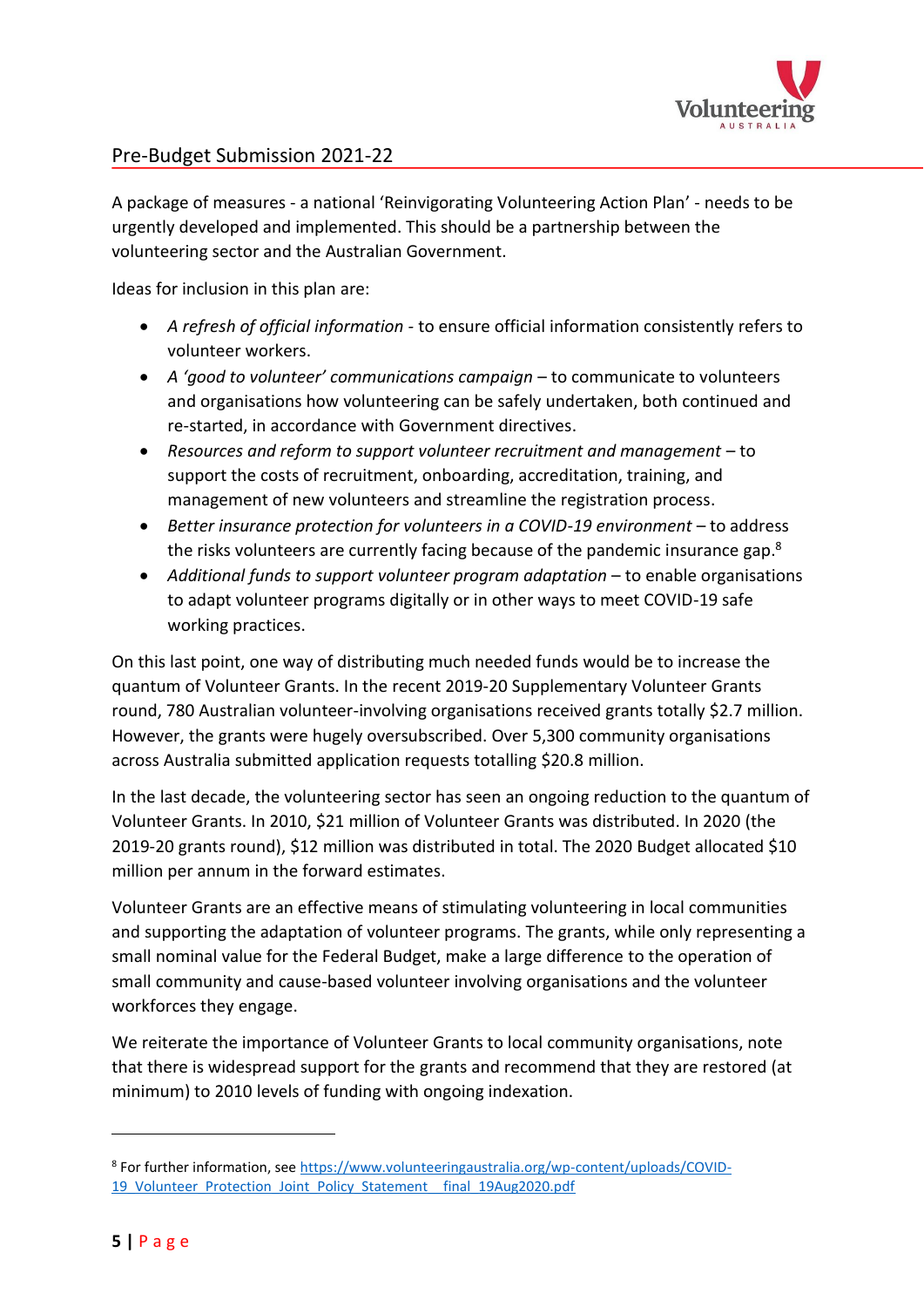

This submission focuses on volunteering activity. As recent research has demonstrated<sup>9</sup>, the wider charitable and not-for-profit sector is facing many other challenges. We support the budget proposals of the Community Council of Australia which seek to strengthen the notfor-profit sector in the coming years.

### 2. A National Strategy on Volunteering.

*Investment of \$600,000 would enable thorough consultation with the volunteering sector and support the development of a comprehensive evidence base (a State of Volunteering Australia report) to inform the strategy.*

Investment in developing a strategic and whole of government approach in volunteering will address the decline in volunteering and enable key government-funded services to be sustainable.

We have long argued that the Australian Government should take a more strategic and whole of government approach to volunteering, articulated through a National Volunteering Strategy. This should include formal recognition of the contribution that volunteers make to our organisations, communities, economies, and government programs. Lead responsibility for volunteering at the federal level sits with the Department of Social Services yet volunteers contribute to public policy concerns across government and are part of the workforces in a range of publicly funded services including disability, health and aged care services.

A commitment from the Australian Government to ensuring the long-term sustainability of the volunteering workforce and to supporting the sector through major transitions is much needed. This includes sector reforms led by government (as in the aged care and disability sectors), demographic shifts and the changing nature of work, and future crises such as pandemics and bushfire seasons. In addition to raising the supply of volunteers, a strategic approach needs to examine the demand for volunteers and explore the roles that are appropriate for a volunteer workforce compared to paid employees.

Volunteer involving organisations and governments alike benefit from a consistent evidence base of the value of volunteering (including the return on investment) for budget allocations, grant applications and developing business cases. In some state and territories, governments and volunteering peak bodies have produced reports on the state of volunteering. Recently, this has included State of Volunteering Tasmania 2019 and State of Volunteering Victoria 2020, with a State of Volunteering Queensland in the pipeline. However, the national picture has not been updated since 2016.

A State of Volunteering Australia report would provide the evidence base for a National Volunteering Strategy and could include:

<sup>9</sup> <https://www.socialventures.com.au/work/charities-covid-19-financial-health-check/>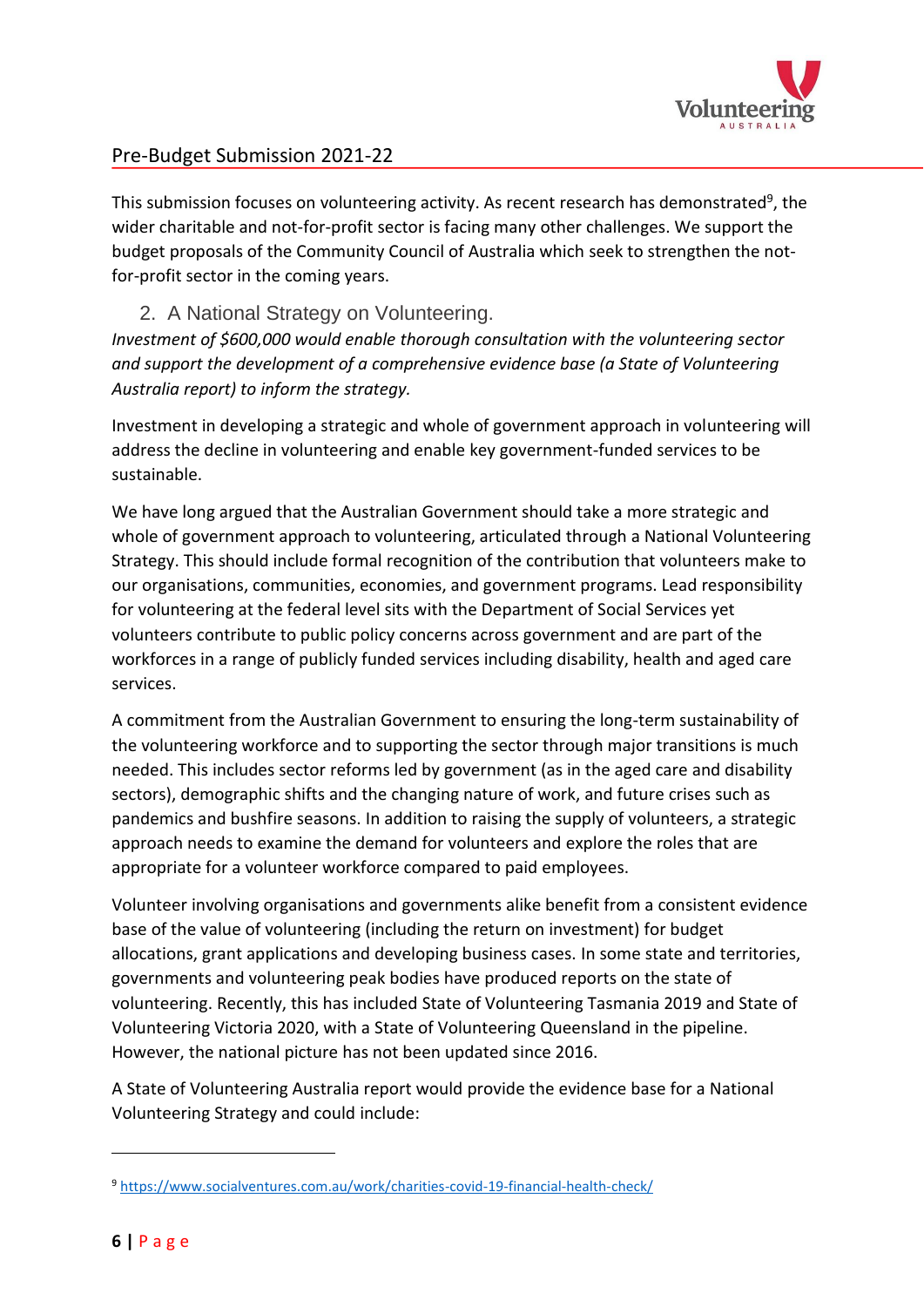

- A population-based survey to explore the characteristics of volunteers and volunteering.
- A survey of volunteer involving organisations across all sectors to understand the characteristics of organisations.
- Modelling to determine the value of volunteering to the nation.

## 3. A National Youth Volunteering Initiative

*Investment of \$10million.*

We know that young people will be particularly badly affected in the coming years experiencing higher levels of unemployment and subsequent risks to their mental health and to their future wellbeing. Research tells us that volunteering can help protect against poor mental health<sup>10</sup>. Particularly when paid jobs are not available, volunteering can provide meaningful activity and help develop skills and capabilities that can support a pathway to paid employment.

We also know that it is likely there will be a high demand for volunteers in some sectors those that typically have an increase in demand for services during recessions (such as emergency relief and homelessness services) as well as those that are reliant on volunteers from high risks groups (such as older people) and who may decide or may not be able to return to volunteering in a COVID-19 context. There is an ongoing and high demand for volunteering in other sectors, such as environmental conservation.

A national volunteering youth initiative<sup>11</sup> could aim to:

- Provide meaningful volunteer opportunities for young unemployed people (18-25 years)
- Target young people who are at particularly high risk of long-term unemployment or who are from disadvantaged groups and areas
- Focus on providing opportunities in sectors that have high demand for volunteers

The wider goal of this initiative would be an important early intervention and preventative mental health initiative.

Developing this initiative would require a scoping exercise with partners from the volunteering sector, youth organisations, mental health organisations, governments, and others to determine how best to operationalise the program.

<sup>10</sup> <https://www.pc.gov.au/inquiries/completed/mental-health/report>

<sup>&</sup>lt;sup>11</sup> The Group of Eight Universities '[Roadmap to Recovery](https://go8.edu.au/research/roadmap-to-recovery)' report made a similar proposal – the establishment of a funded national service program for young people. The 'Aussies All Together' program was described as an inclusive volunteering program to provide 'meaning, purpose and social connectedness' to those involved.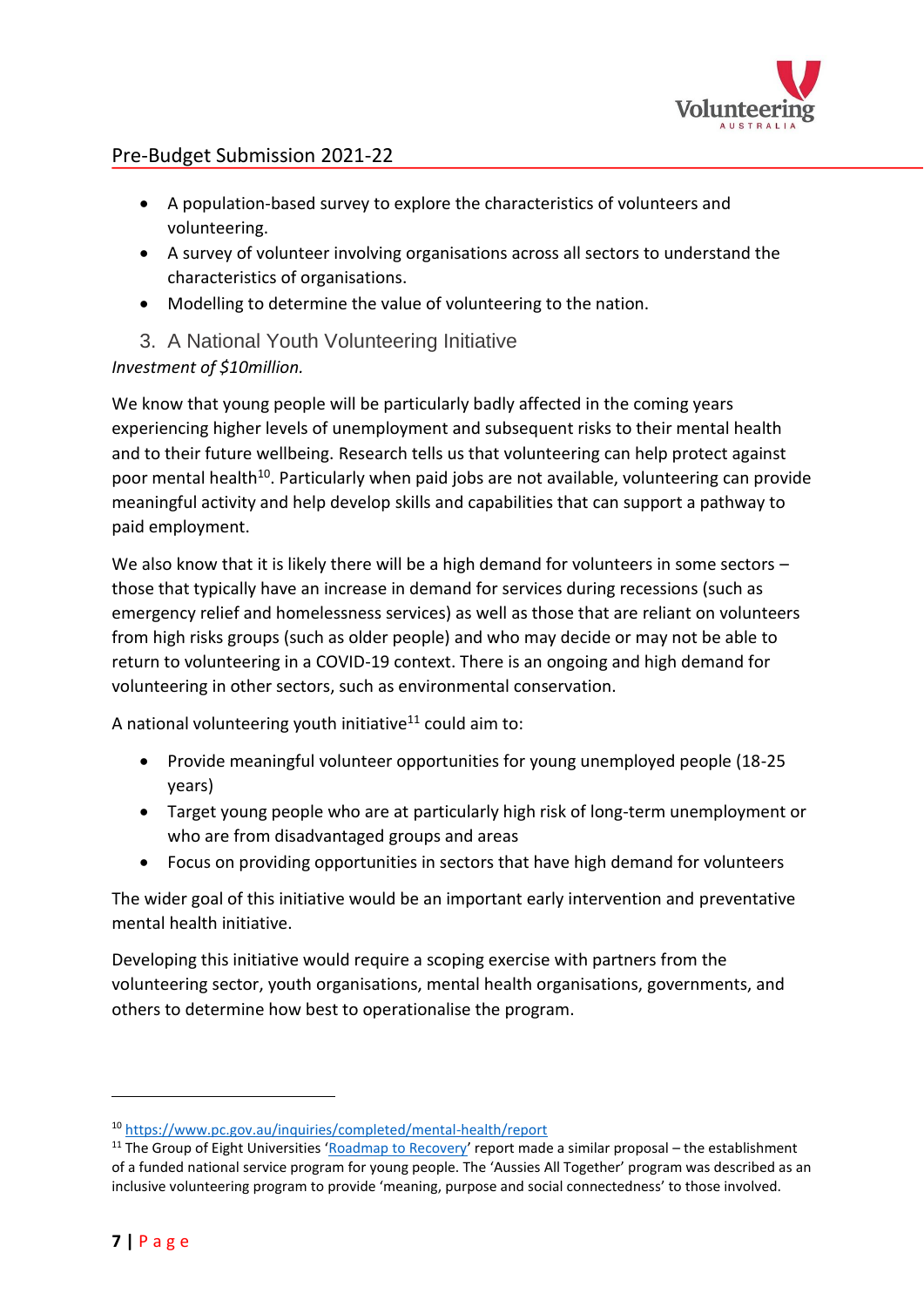

In addition, we should be ensuring that the skills and experience that young people are gaining through volunteering are formally recognised and therefore better support a pathway to paid employment. This would need to include governments and the volunteering sector working with industry groups, unions, and employers to support and accreditation scheme for volunteering.

This relates to the idea of a 'My Volunteer Year' which would allow young volunteers to record and receive certification for their volunteering achievements.

## 4. A nationally co-ordinated emergency management approach *Investment of \$3million.*

#### Lack of coordination of the volunteering response

The final report of the Royal Commission into National Natural Disaster Arrangements recommended (Rec: 21.3) that the Australian Government convene regular forums for charities and volunteer groups to improve coordination of recovery support. The Australian Government has supported this recommendation and announced the establishment of a new, dedicated National Resilience, Relief and Recovery Agency.

In response to COVID-19, the Government activated the National Coordination Mechanism and convened National Cabinet. There was little engagement of the volunteering sector in the national emergency management response to COVID-19 despite volunteers typically being a key resource for surge capacity during emergencies. The interplay of national mechanisms with State/Territory government measures creates significant complexity in the operating environment of volunteer involving organisations.

The increasing frequency and scale of emergencies in Australia is creating the need for an effective, coordinated approach for the involvement of volunteers and volunteer involving organisations in disasters.

A nationally coordinated approach to volunteer engagement in emergencies An approach is needed that aligns with both individual State and Territory and national disaster arrangements. This would provide greater clarity to rapidly, safely, and effectively mobilise both volunteers and volunteer involving organisations. A nationally coordinated approach should include:

- Establishment of a national forum, with similar forums at State/Territory level, to bring together and coordinate volunteer organisations that play a role in planning, responding to and recovery from emergencies.
- A joined-up approach to emergency volunteer platforms which can facilitate effective registration, management, and deployment of prospective spontaneous volunteers.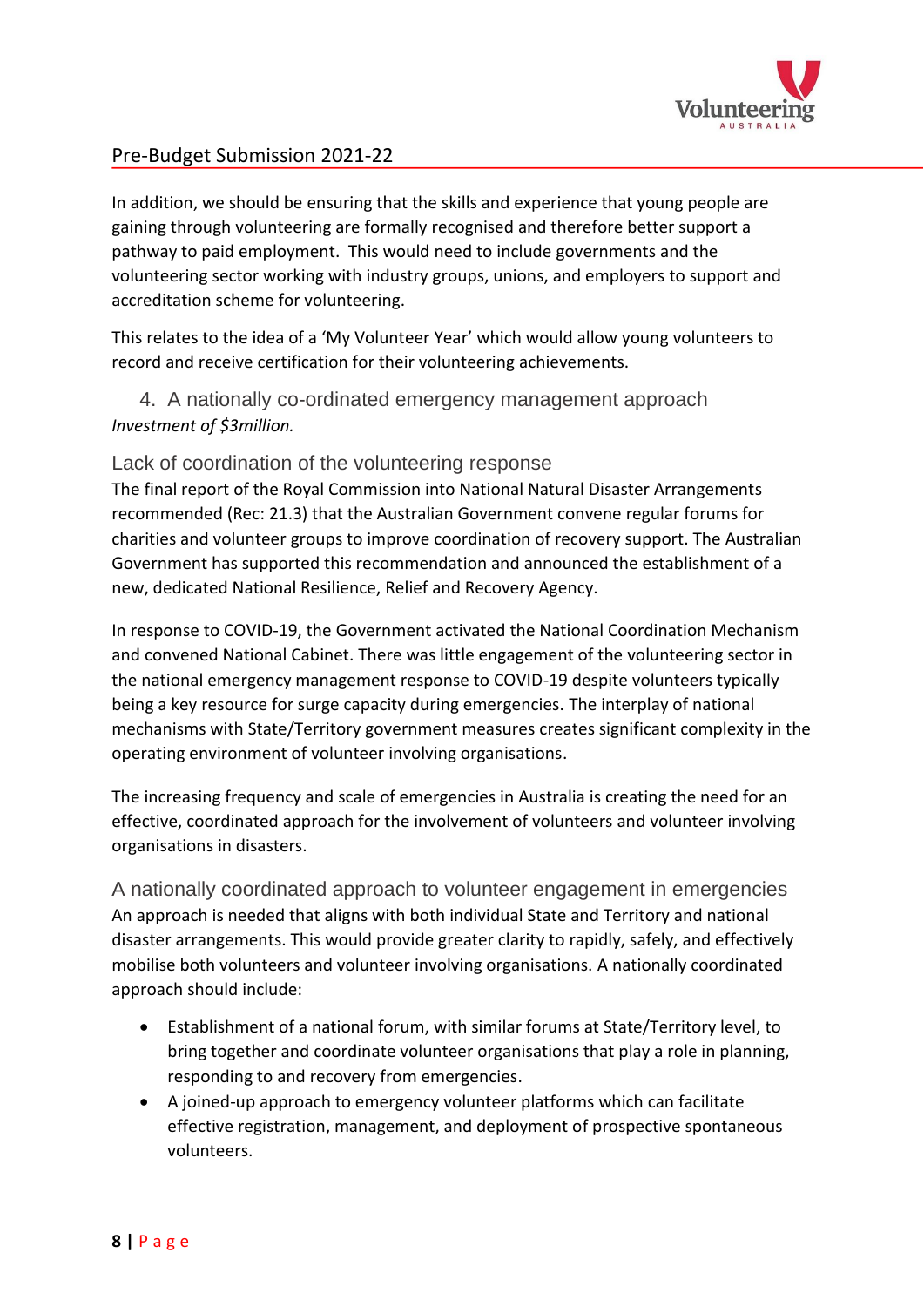

An Australia-wide integrated network of co-ordinating forums (at national and State/Territory levels) would be made up of volunteer involving organisations active in disasters and include those working across disaster prevention, preparedness, response, and recovery activities. This approach could strengthen the contributions of volunteerism to increase community resilience across all phases of disasters by:

- Establishing guiding principles, best practice and resources for volunteer involving organisations working in disasters.
- Ensuring collaboration between volunteer involving organisations working in disasters, particularly when working across State and Territory jurisdictions.
- Recognising that local volunteerism is a fundamental resilience and recovery strategy and attribute of a resilient community that has the capability and will lead its own recovery process.
- Influencing a more planned approach to surge requirements in large and catastrophic events.

The development of an Australia-wide network (of co-ordinating forums at national and State/Territory levels) would be an effective, efficient and impactful solution to how volunteer organisations active in disasters can work together to best engage volunteers and provide positive outcomes for communities and governments.

The development of a nationally coordinated approach should be informed by the national principles for disaster recovery<sup>12,</sup> the current Australian Disaster Preparedness Framework<sup>13</sup> and best practice volunteer management.<sup>14</sup> It should be aligned with individual State and Territory and national disaster arrangements.

5. Investment in the Aged Care volunteer workforce.

*Funds required as per the Commonwealth Home Support Program Sector Support and Development funding model.*

Volunteers are a vital part of the aged care workforce. The 2016 National Aged Care Workforce Census and Survey<sup>15</sup> estimated that volunteers are engaged extensively across aged care, with 83 per cent of residential facilities and 51 per cent of home care and home support outlets engaging the services of volunteers. Some services, such as Meals on Wheels<sup>16</sup>, are delivered primarily by volunteers.

Volunteers are not 'discretionary' – they provide care and support that is essential to the wellbeing of older people. Volunteers contribute in a qualitatively distinct way that cannot always be

<sup>12</sup> <https://knowledge.aidr.org.au/resources/national-principles-disaster-recovery>

<sup>13</sup> <https://www.homeaffairs.gov.au/emergency/files/australian-disaster-preparedness-framework.pdf>

<sup>14</sup> [https://www.volunteeringaustralia.org/resources/national-standards-and-supporting-material](https://www.volunteeringaustralia.org/resources/national-standards-and-supporting-material/) 

<sup>15</sup> <https://www1.health.gov.au/internet/main/publishing.nsf/Content/work-res>

<sup>16</sup> <https://agedcare.royalcommission.gov.au/system/files/submission/AWF.660.00126.0001.pdf>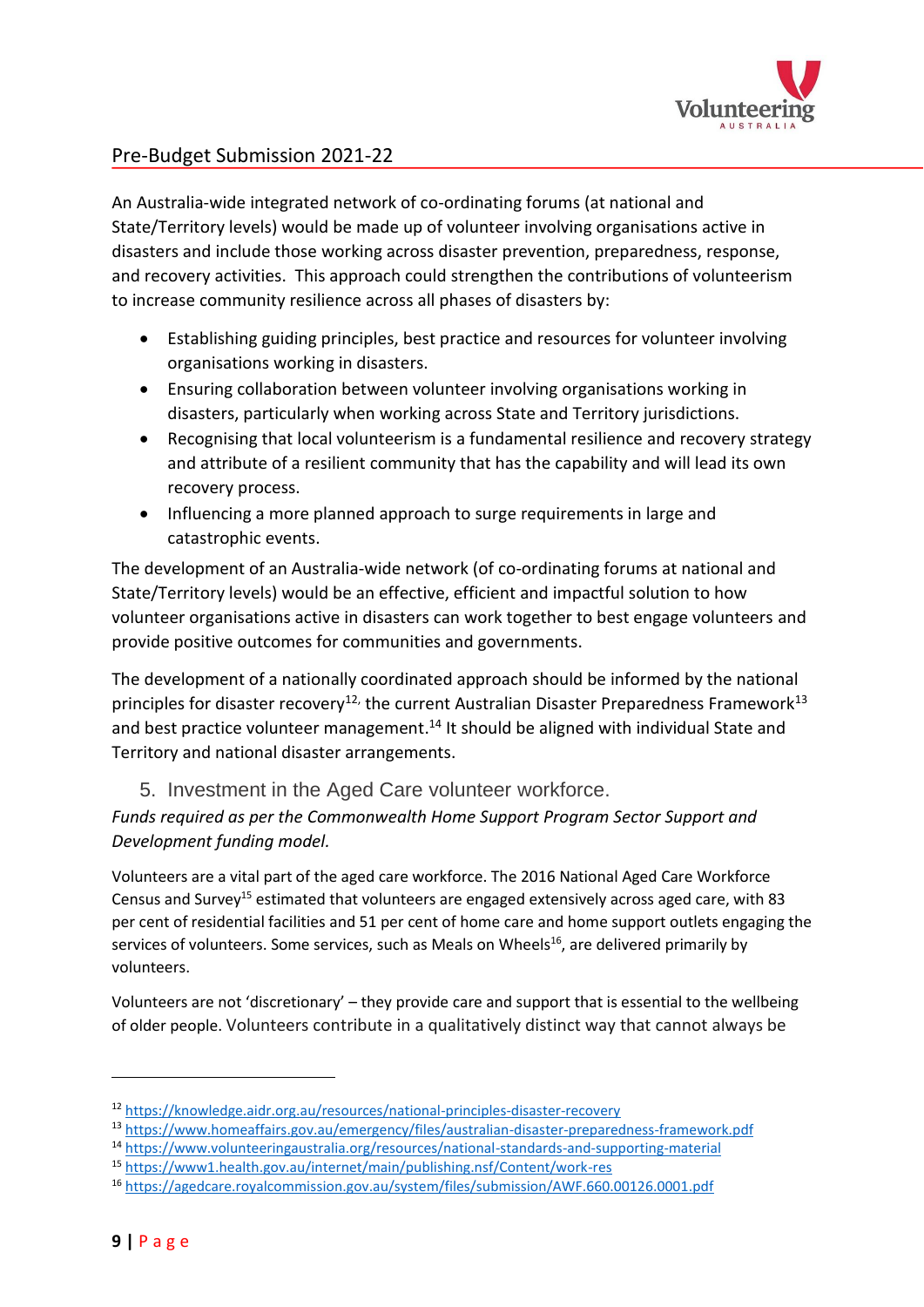

replicated by paid staff, contributing through activities such as respite care assistance, planned group activity assistance, companionship and befriending.

While volunteers are an important part of the aged care workforce, the management of volunteers is a specialised form of management and is not equivalent to the management of paid staff. Ongoing sector development and capacity building is required to ensure best practices in volunteer management are being used. This is one of the many reasons for why it is essential to ensure the right policy settings and funding arrangements are in place, which do not overlook the role of volunteering into the future.

Currently Volunteering SA&NT and Volunteering Tasmania provide sector capacity building and support to Volunteer Involving Organisations, funded by the Commonwealth Home Support Program (CHSP). This funding enables these volunteering peak bodies to support managers of volunteers and other staff involved in volunteer programs in service provider organisations, with volunteer management training using the National Standardsfor Volunteer Involvement as a framework. This is one of the best means of ensuring safe and effective volunteer management practices are adopted.

We recommend that volunteering support be covered nationally in the CHSP Sector Support and Development Funding, and that this funding flow to each of the State-based Volunteering PeakBodies, who are the experts in volunteering to ensure the highest quality of aged care is available in all communities in Australia.

#### *Funds as determined by the Aged Care Royal Commission.*

The Royal Commission into Aged Care Quality and Safety is due to report by 26 February 2021. Volunteering Australia, with the State and Territory peak volunteering bodies, made a submission<sup>17</sup> to the Royal Commission to highlight the importance of volunteers to the aged care workforce. The draft report<sup>18</sup> of the Royal Commission included a recommendation (Recommendation 51) on the role of volunteers.

#### *Recommendation 51: Volunteers and Aged Care Volunteer Visitors Scheme*

*From 1 July 2021, the Australian Government (and, from 1 July 2023, the Australian Aged Care Commission) should promote volunteers and volunteering in aged care to support older people to live a meaningful and dignified life and supplement the support and care provided to them through the aged care system, whether in their own home or in a residential care home, by:* 

*a) increasing the funding to the Volunteer Grants under the Families and Communities Program – Volunteer Grants Activity in 2021–22 to support organisations and* 

<sup>17</sup> [https://www.volunteeringaustralia.org/wp-content/uploads/Volunteering-Australia-submission-to-the-](https://www.volunteeringaustralia.org/wp-content/uploads/Volunteering-Australia-submission-to-the-Aged-Care-Royal-Commission_Jul-2020.pdf)[Aged-Care-Royal-Commission\\_Jul-2020.pdf](https://www.volunteeringaustralia.org/wp-content/uploads/Volunteering-Australia-submission-to-the-Aged-Care-Royal-Commission_Jul-2020.pdf)

<sup>18</sup> <https://agedcare.royalcommission.gov.au/sites/default/files/2020-10/RCD.9999.0540.0001.pdf>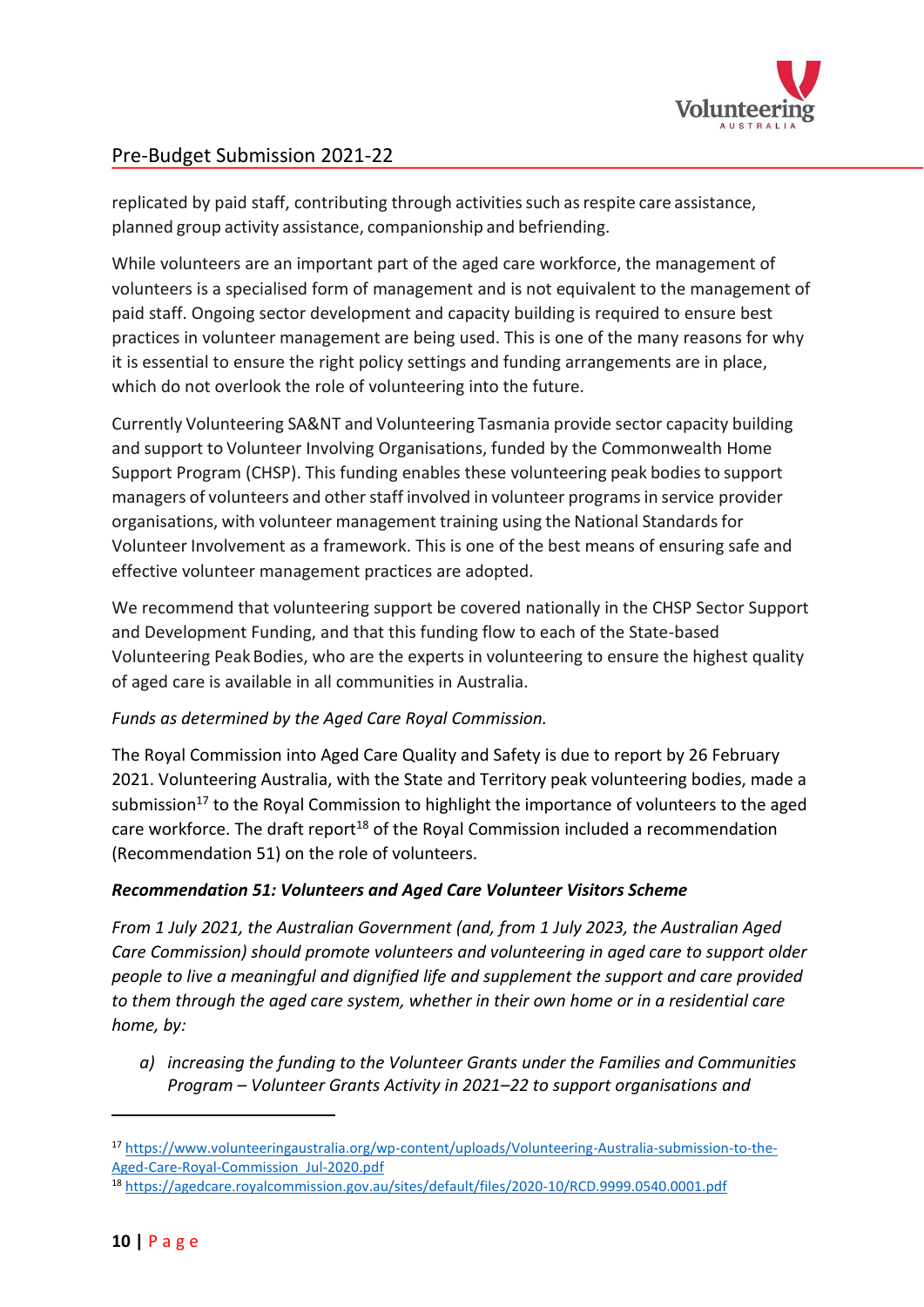

*community groups to recruit, train and support volunteers who provide assistance to older people*

- *b) requiring, as a condition of approval and continuing approval of all approved providers, that all aged care services, which use volunteers to deliver in-house coordinated and supervised volunteer programs, must:*
	- *i) assign the role of volunteer coordination to a designated staff member*
	- *ii) provide induction training to volunteers and regular ongoing training, to volunteers in caring for and supporting older people, complaints management and the reporting of abuse and neglect*
	- *iii) retain evidence of provision of such training*
- *c) providing additional funding, and expanding the Community Visitor Scheme and changing its name to the Aged Care Volunteer Visitor Scheme, to provide extended support for older people receiving aged care who are at risk of social isolation.*

Funding should be allocated for the Aged Care Royal Commission's volunteering recommendations in Budget 2021-22.

## Other priority issues

This submission articulates five recommendations for consideration in the 2021-22 Federal Budget. A number of other issues are important for the sustainability of volunteering into the future and merit highlighting here.

#### Volunteer Management Activity

At the time of writing, the sector is awaiting the outcome of the Volunteer Management Activity review and consultation.

Volunteering Australia welcomed the inclusion of funding indexation for the Volunteer Management Activity (VMA) in the 2019-20 budget, and a commitment to the program's continuation.

The 2020-21 Budget included a commitment from the Government to continue to fund Volunteering Support Services into the forward estimates (\$6.301 million for 2021-22, \$6.358 million for 2022-23 and \$6.440 million for 2023-24). Funding in the 2021-22 Budget should extend this into forward estimates through to 2024-25.

Equal Remuneration Order/Social and Community Services Supplementation We understand there is a commitment across government to fund the ERO/SACS supplementation for grants ongoing. In our previous Pre-Budget Submission (December 2019) and in other advocacy work, Volunteering Australia has called on the Australian Government to address this looming funding shortfall facing the community sector.

In the 2020-21 Budget, from 1 July 2021 \$44 million a year has been allocated to top up the base funding for grant programs impacted by the cessation of the Social and Community Services Pay Equity Special Account. The funding will go to support more than 460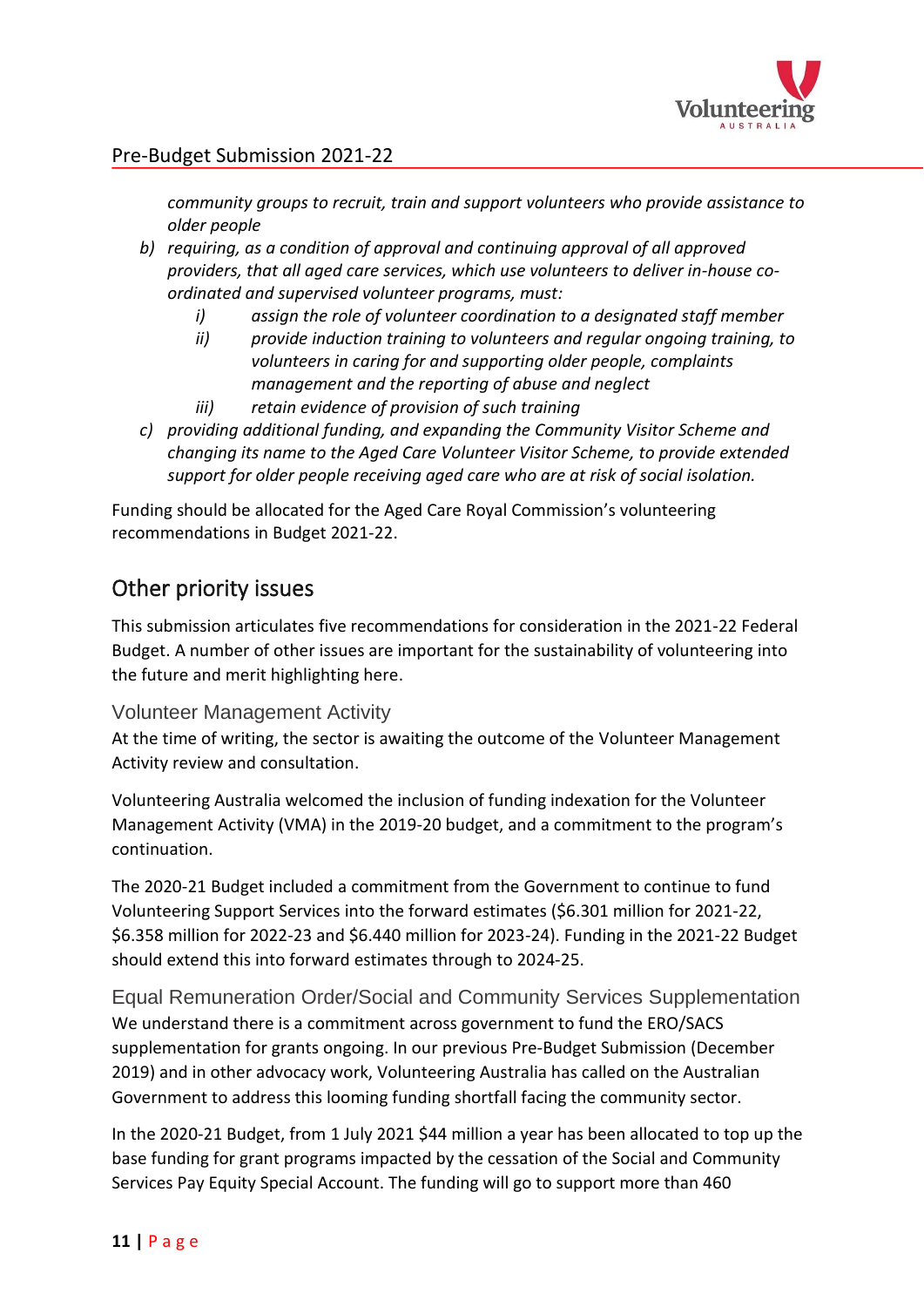

organisations, under around 720 grant agreements, delivering services to around one million people across Australia.

There was also funding in the Attorney-General's portfolio of around \$29 million a year for ongoing base funding to be increased to replace the supplementation for family law services funded under the Family Relationship Services Program.

Before the Budget, supplementation funding was also included for disability services transitioning through to the National Disability Insurance Scheme (estimated at \$330 million a year) as part of the NDIS pricing structure, as well as in funding agreements for community legal centres and Aboriginal and Torres Strait Islander legal services under the National Legal Assistance Partnership Agreements. It is vital that in the 2021-22 Budget, this funding is maintained.

## Employment Services

The Commonwealth Government has committed to reforming employment services to ensure they deliver better services to job seekers and employers and a better system for providers. The transition to the New Employment Service Model will take place from July 2022. The Department of Education, Skills and Employment are currently consulting on the 'Enhanced Services payment model.'

We have argued in our consultation response to the Department of Education, Skills and Employment that they should urgently review the extent and cost of the placement services currently provided by Volunteering Support Services but attributed to jobactive providers.

Volunteering Support Services play a vital role in assisting many people to satisfy their mutual obligation requirements through helping them to find a volunteer role with preapproved Volunteer Involving Organisations. However, Volunteering Support Services receive no funding for performing this function.

The New Employment Service Model, and the new employment service payment model, should delineate the responsibilities of Volunteering Support Services and jobactive providers and ensure each is remunerated for the services provided.

## Disability Services

Volunteers play a vital role in disability services and the National Disability Insurance Scheme (NDIS). Volunteering is time freely given, but enabling volunteering is not free. Like paid workers, volunteers need induction, training and ongoing management. Volunteers need to be considered strategically in workforce planning if disability services are to meet the needs and aspirations of people with disability. In our submission<sup>19</sup> to the National Disability Strategy, we argued that volunteers need to be considered strategically in

<sup>19</sup> [https://www.volunteeringaustralia.org/wp-content/uploads/Submission-to-the-National-Disability-Strategy-](https://www.volunteeringaustralia.org/wp-content/uploads/Submission-to-the-National-Disability-Strategy-FINAL.pdf)[FINAL.pdf](https://www.volunteeringaustralia.org/wp-content/uploads/Submission-to-the-National-Disability-Strategy-FINAL.pdf)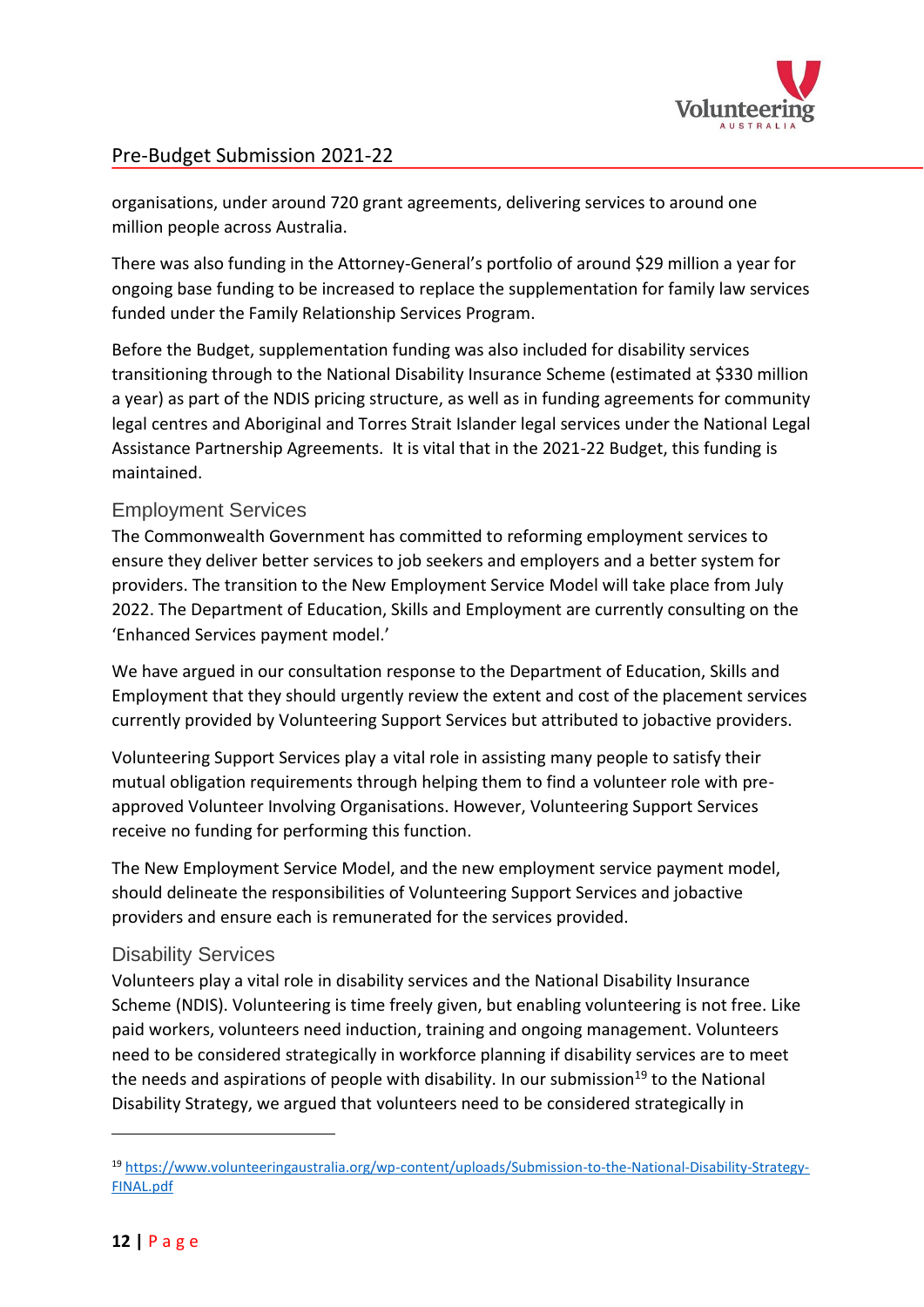

workforce planning if disability services are to meet the needs and aspirations of people with disability. In the interim report<sup>20</sup> of the Disability Royal Commission (Royal Commission into Violence, Abuse, Neglect and Exploitation of People with Disability), the commission has heard evidence about the involvement of volunteers in services and support to people with disability.

It is imperative that the role of volunteers in the disability services workforce is recognised and resourced in this and future Budgets, in the National Disability Strategy and in the Government's response to the Disability Royal Commission.

# **Conclusion**

Volunteers are the often-invisible workforce that supports the nation every day and through challenging times. But volunteering is struggling; because of the ongoing impact of COVID19 and longer-term trends which are seeing formal volunteering rates in decline. We need to reinvigorate volunteering for the nation's social and economic recovery. Governments have a distinct and vital role to play in this, through providing strategic leadership and investing in initiatives and infrastructure that will enable volunteering to thrive. The 2020 federal Budget should invest in:

- 1. **A Reinvigorating Volunteering Action Plan.** The plan would enable volunteers to reengage safely, support the adaptation of volunteer programs, and facilitate the recruitment of new volunteers to ensure services and programs can continue.
- 2. **A National Strategy on Volunteering.** Investment in developing a strategic and whole of government approach in volunteering will address the decline in volunteering and enable key government-funded services to be sustainable.
- 3. **A National Youth Volunteering Initiative**. At a time when paid jobs are scarce, this initiative could mitigate against poor mental health outcomes for young unemployed people and support pathways to paid employment.
- 4. **A nationally co-ordinated approach to volunteer engagement in emergencies.** As the frequency and scale of emergencies in Australia increases, a nationally co-ordinated approach will help to mobilise volunteers rapidly, safely, and effectively.
- 5. **Investment in the Aged Care volunteer workforce.** Sector Support and Development funding within the Commonwealth Home Support Program should be extended nationally, and investment allocated to fund the Aged Care Royal Commission's volunteer recommendations.

<sup>&</sup>lt;sup>20</sup> <https://disability.royalcommission.gov.au/system/files/2020-10/Interim%20Report.pdf>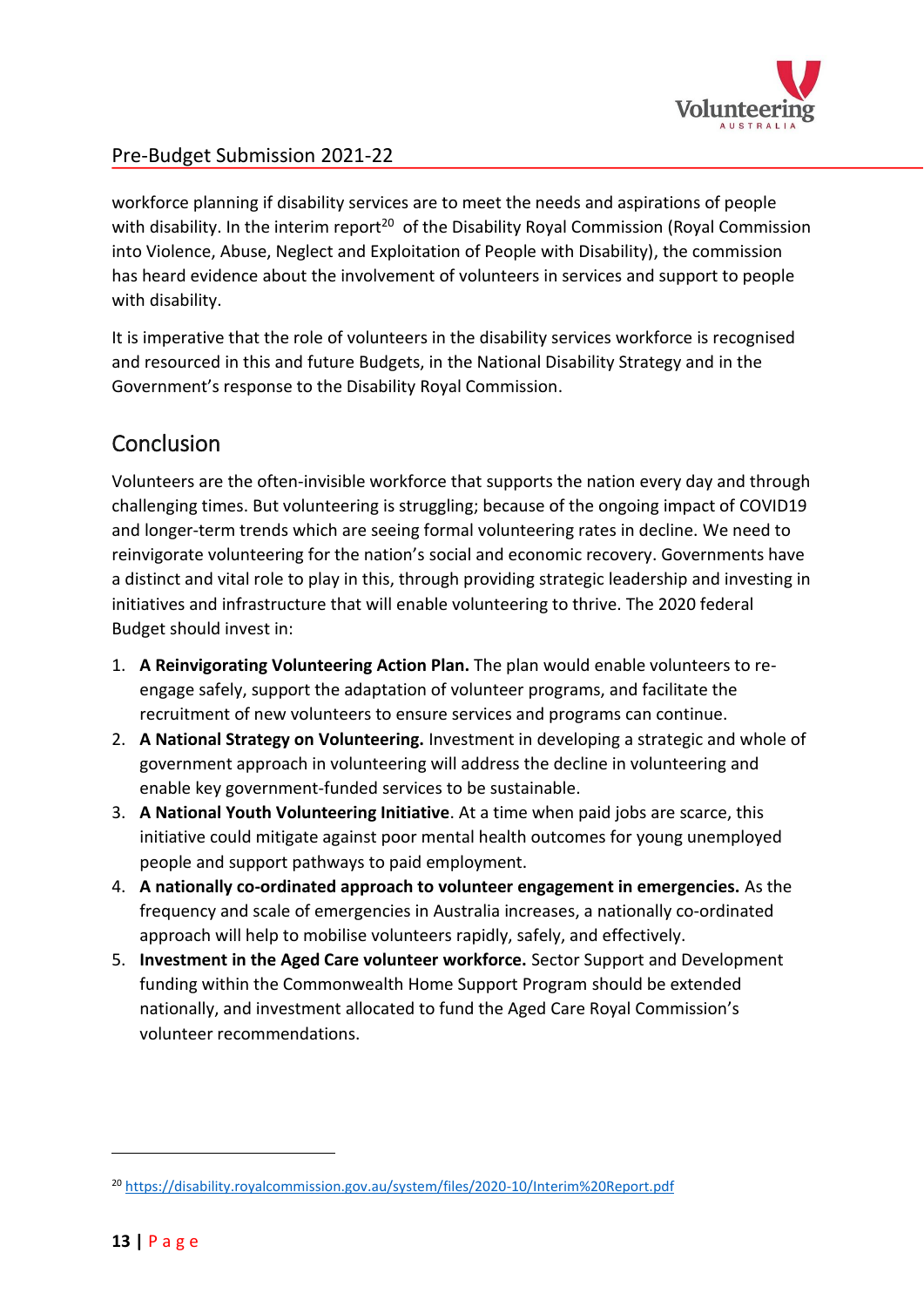

# Authorisation

This submission has been authorised by the Chief Executive Officer of Volunteering Australia.

 $\mathscr{U}$ 

Mr Mark Pearce Chief Executive Officer

# About Volunteering Australia

Volunteering Australia is the national peak body for volunteering, working to advance volunteering in the Australian community. The seven State and Territory volunteering peak bodies work to advance and promote volunteering in their respective jurisdictions and are Foundation Members of Volunteering Australia.

Volunteering Australia's vision is to promote strong, connected communities through volunteering. Our mission is to lead, strengthen, promote and celebrate volunteering in Australia.

# Endorsements

This position statement has been endorsed by the seven State and Territory volunteering peak bodies.